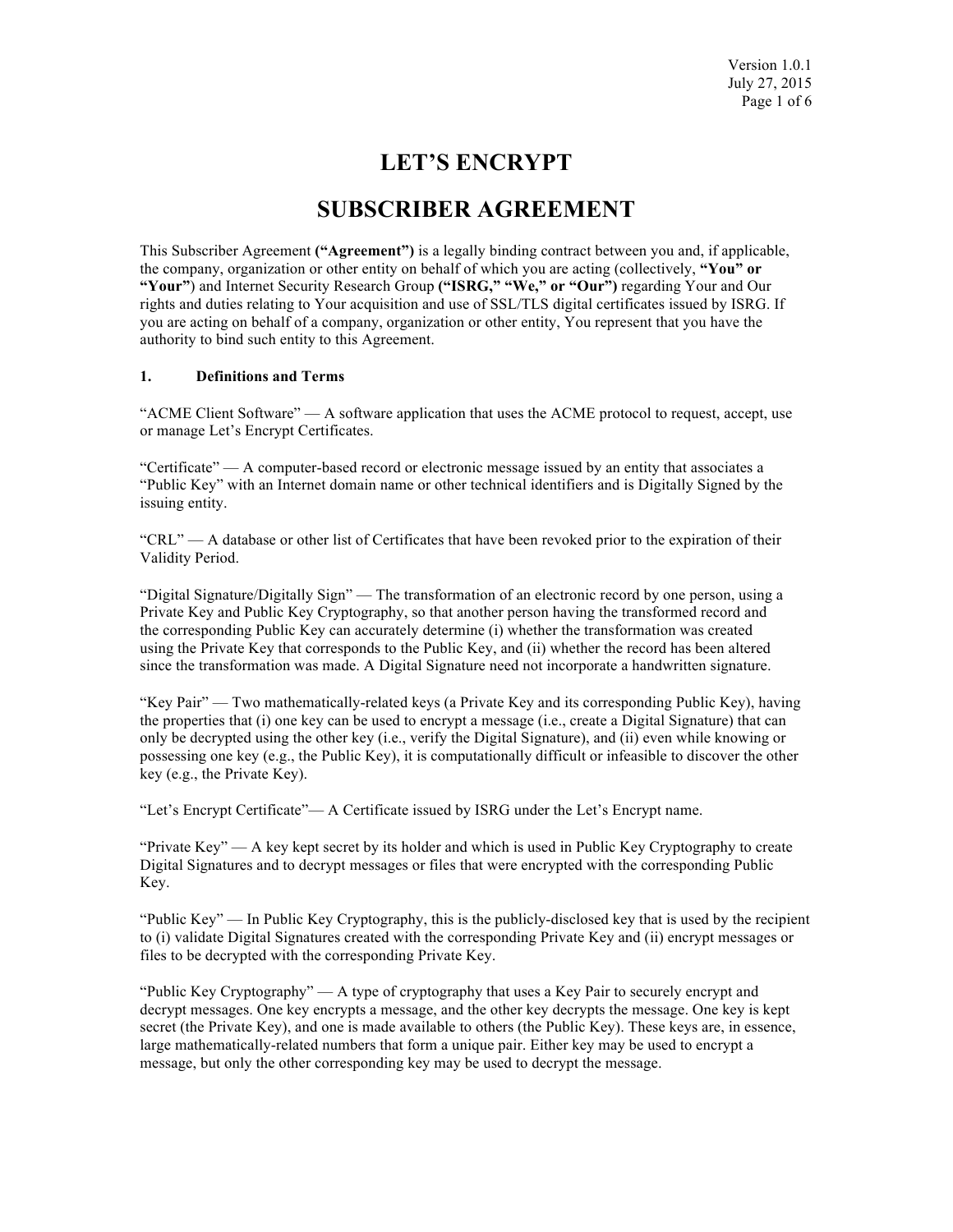"Repository" — An online system maintained by ISRG for storing and retrieving Let's Encrypt Certificates and other information relevant to Let's Encrypt Certificates, including information relating validity or revocation.

"Validity Period" — The intended term of validity of a Certificate, beginning with the date of issuance ("Valid From" or "Activation" date), and ending on the expiration date indicated in such Certificate ("Valid To" or "Expiry" date).

"Your Certificate" — A Let's Encrypt Certificate issued to You.

# **2. Effective Date, Term, and Survival**

# **2.1 Effective Date of Agreement**

This Agreement is effective once You request that ISRG issue a Let's Encrypt Certificate to You.

# **2.2 Term**

Each of Your Certificates will be valid for the Validity Period indicated in such Certificate unless revoked earlier. This Agreement will remain in force during the entire period during which any of Your Certificates are valid, continuously so as to include any renewal periods (including automatic renewals). Once You no longer possess any valid Let's Encrypt Certificate, this Agreement will terminate.

# **2.3 Survival**

Sections in this Agreement concerning privacy, indemnification, disclaimer of warranties, limitations of liability, governing law, choice of forum, limitations on claims against ISRG, and prohibitions on the use of fraudulently-obtained Certificates and expired Certificates shall survive any termination or expiration of this Agreement.

### **3. Your Warranties and Responsibilities**

### **3.1 Warranties**

By requesting, accepting, or using a Let's Encrypt Certificate:

- **You warrant** to ISRG and the public-at-large that You are the legitimate registrant of the Internet domain name that is, or is going to be, the subject of Your Certificate, or that You are the duly authorized agent of such registrant.
- **You warrant** to ISRG and the public-at-large that either (1) You did not obtain control of such domain name as the result of a seizure of such domain name, or (2) such domain name had no ongoing lawful uses at the time of such seizure.
- **You warrant** that all information in Your Certificate regarding You or Your domain name is accurate, current, reliable, complete, and not misleading.
- **You warrant** that all information You have provided to ISRG is accurate, current, complete, reliable, complete, and not misleading.
- **You warrant** that You rightfully hold the Private Key corresponding to the Public Key listed in Your Certificate.
- **You warrant** that You have taken all appropriate, reasonable, and necessary steps to secure and keep your Private Key secret.
- **You warrant** that You will not use Your Certificates to attack, defraud or intercept the traffic of others.

# **3.2 Changes in Certificate Information**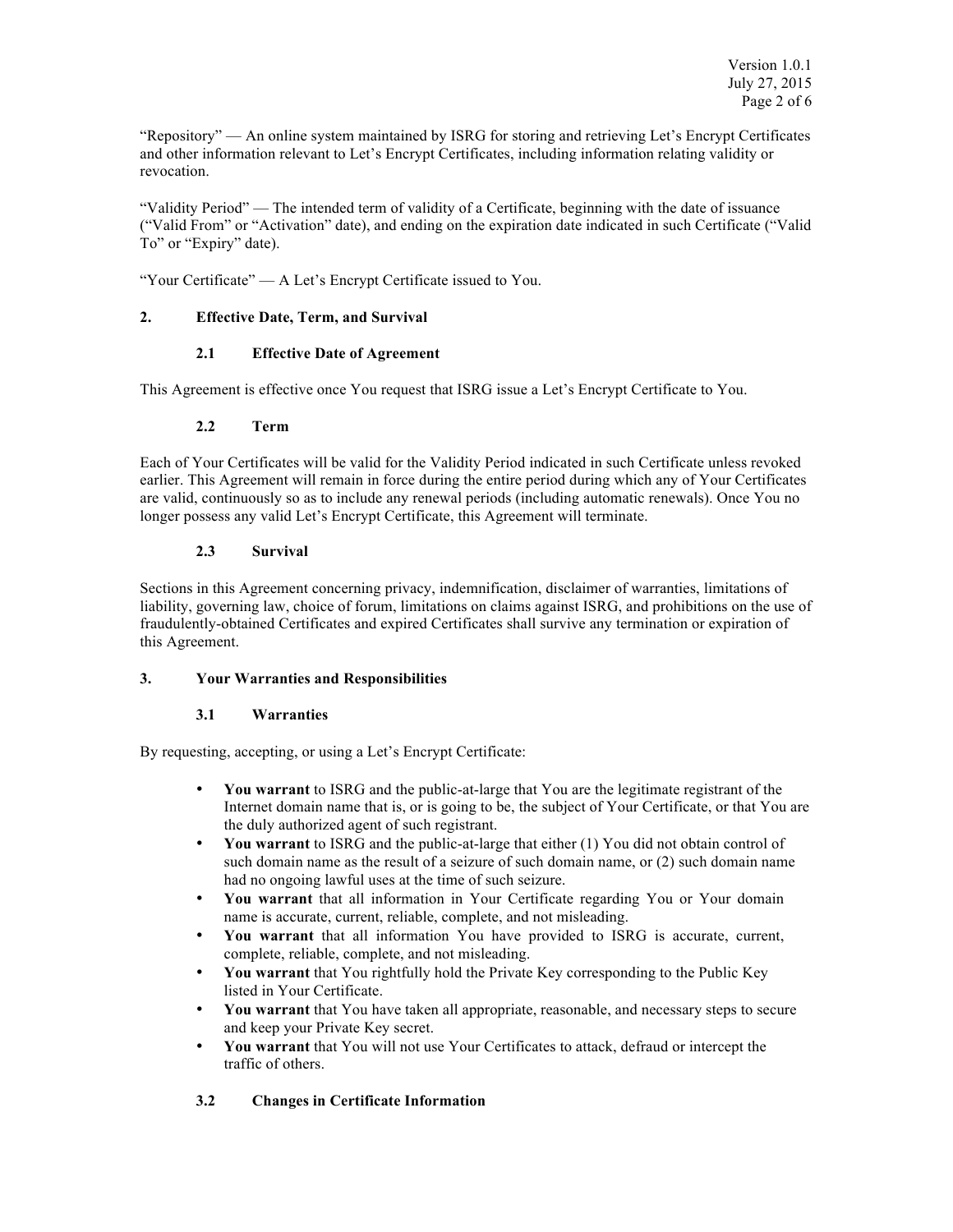If at any time You no longer control the Internet domain names associated with any of Your Certificates, or if any of the warranties in Section 3.1 above are no longer true with respect to any of Your Certificates in any other way, You will immediately request that ISRG revoke the affected Certificates. You may request replacement Let's Encrypt Certificates before revoking the affected Certificates, provided that the warranties in Section 3.1 above are true with respect to the replacement Certificates.

# **3.3 Certificate Issuance**

The contents of Your Certificates will be based on the information You or Your ACME Client Software sends to ISRG.

If ISRG accepts your request for a Let's Encrypt Certificate, ISRG will create Your Certificate and it will be provided to You through the ACME protocol. If ISRG is unable to confirm your identity or authorization, Your request may be denied.

ISRG may, in its sole discretion, refuse to grant Your request for a Let's Encrypt Certificate, including for any lawful reason stated or not stated in this Agreement.

# **3.4 Key Pair Generation**

Your Key Pair (Public and Private Keys) will be generated by You or Your ACME Client Software on Your systems. You will submit the corresponding Public Key to ISRG and it will be incorporated into Your Certificate. ISRG will store Your Certificate in its Repository. ISRG will not have access to Your Private Key.

We will use technical methods and protocols to verify that You have exclusive control over the subject Internet domain name. This verification is done solely to assist ISRG in determining whether to issue a Let's Encrypt Certificate and is not a service being performed for Your benefit or on Your behalf.

### **3.5 Inspection and Acceptance of Certificates**

You agree to immediately inspect the contents of Your Certificate ("Initial Inspection"), and to immediately request revocation if you become aware of any inaccuracies, errors, defects, or other problems (collectively, "Certificate Problems") with Your Certificate. Your ACME Client Software may perform this task for You. You agree that You will have accepted Your Certificate when You first use Your Certificate or the corresponding Private Key after obtaining Your Certificate, or if You fail to request revocation of Your Certificate immediately following Initial Inspection.

# **3.6 Use of Your Certificate**

The purpose of Your Certificate is to encrypt Internet communications. ISRG is not responsible for any legal or other consequences resulting from or associated with the use of Your Certificate. You agree that You will not use Your Certificate for any purpose requiring fail-safe performance, such as the operation of public utilities or power facilities, air traffic control or navigation systems, weapons systems, or any other systems, the failure of which would reasonably be expected to lead to bodily injury, death or property damage.

### **3.7. When to Revoke Your Certificate**

You must immediately request that Your Certificate be revoked if: (i) You suspect or discover that Your Private Key has been, or is in danger of being, lost, stolen, otherwise compromised, or subjected to unauthorized use, or (ii) any information in Your Certificate is no longer accurate, current or complete, or any such information becomes misleading. You may make a revocation request to ISRG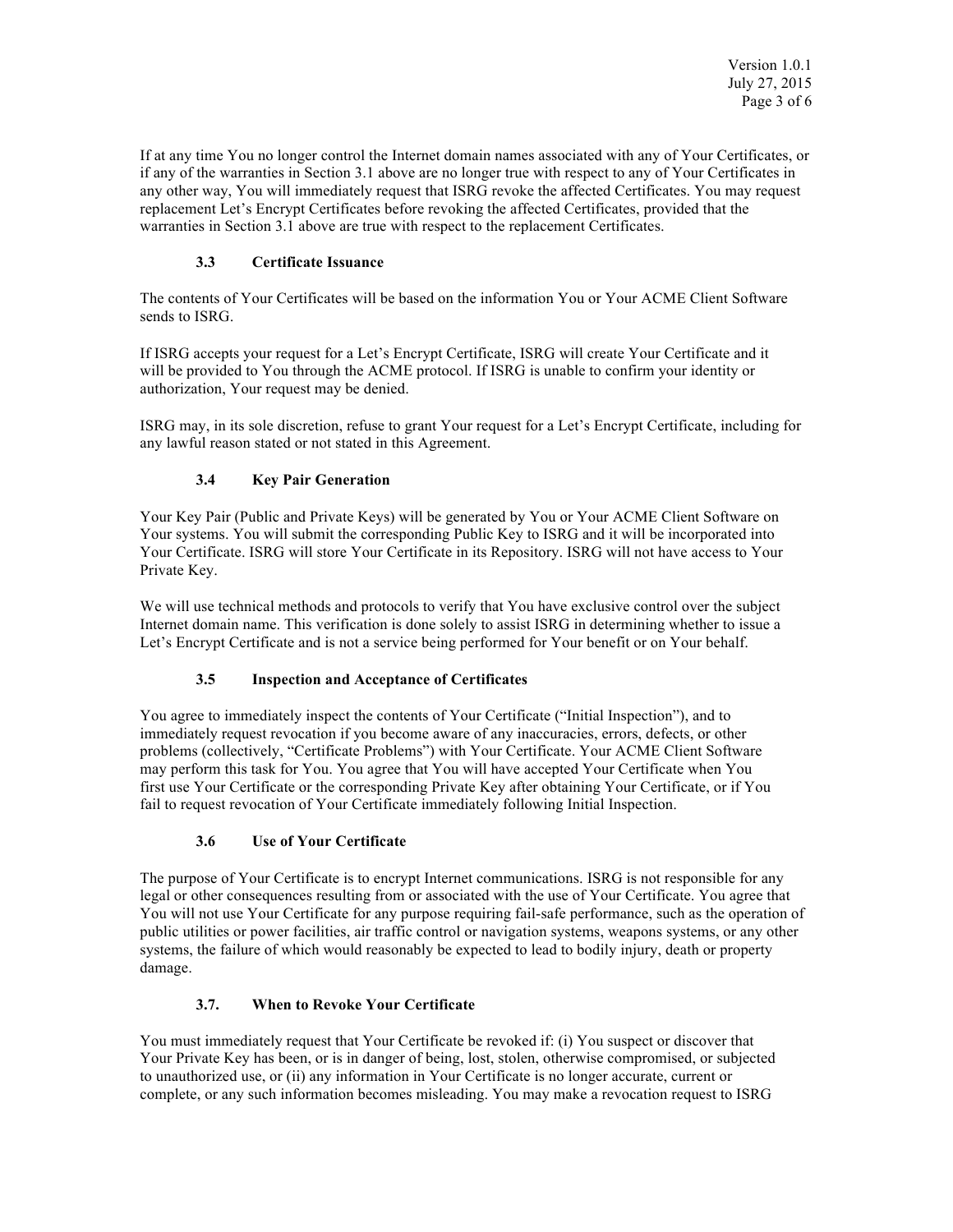using ACME Client Software. You should also notify anyone who may have relied upon Your use of Your Certificate that Your encrypted communications may have been subject to compromise

# **3.8 When to Cease Using Your Certificate**

You must immediately cease using Your Certificate if: (i) You suspect or discover that the Private Key corresponding to Your Certificate has been or may be stolen, lost, or otherwise compromised or subjected to unauthorized use, (ii) any information in Your Certificate is no longer accurate, current or complete, or any such information becomes misleading, or (iii) upon the revocation or expiration of Your Certificate.

# **3.9 Indemnification**

You agree to indemnify and hold harmless ISRG and its directors, officers, employees, agents, and affiliates from any and all liabilities, claims, demands, damages, losses, costs, and expenses, including attorneys' fees, arising out of or related to: (i) any misrepresentation or omission of material fact by You to ISRG, irrespective of whether such misrepresentation or omission was intentional, (ii) your violation of this Agreement, (iii) any compromise or unauthorized use of Your Certificate or corresponding Private Key, or (iv) Your misuse of Your Certificate. If applicable law prohibits a party from providing indemnification for another party's negligence or acts, such restriction, or any other restriction required by law for this indemnification provision to be enforceable, shall be deemed to be part of this indemnification provision.

# **4. ISRG's Rights and Responsibilities**

# **4.1 Privacy**

Because others may rely on your use of Your Certificate to encrypt Internet communications, much of the information You send to ISRG will be published by ISRG and will become a matter of public record. However, information used for account-recovery purposes (such as Your email address and telephone number) ("Private Recovery Information" or "PRI") will NOT be published by ISRG. ISRG will not sell or share your Private Recovery Information. ISRG may disclose Private Recovery Information, however, if compelled to do so by court order or other compulsory legal process. If legally permissible and to the extent possible and within ISRG's control, and if you have provided ISRG with an email address, ISRG will send an email to such address notifying You of the potential disclosure. ISRG may also disclose your PRI if ISRG believes disclosure is necessary to prevent loss of life, personal injury, damage to property, or significant financial harm.

# **4.2 Certificate Repository**

During the term of the Agreement, ISRG will operate and maintain a secure online Repository that is available to authorized relying parties that contains: (i) all past and current Let's Encrypt Certificates (including, as applicable, Your Certificate) and (ii) a CRL or similar online database indicating whether Let's Encrypt Certificates are valid, suspended, and/or revoked. ISRG will publish Your Certificate in the Repository and will indicate whether it is valid, suspended, revoked, and/or expired. ISRG will allow the public to access this information.

### **4.3 Suspension and Revocation**

ISRG may immediately suspend Your Certificate if any party notifies ISRG that Your Certificate is invalid or has been compromised. ISRG will determine, in its sole discretion, whether to revoke Your Certificate or restore it to valid status. If You or Your agent requests that Your Certificate be revoked, ISRG will revoke Your Certificate and update the Repository as soon as practical. If a request for revocation is signed by your Private Key, then ISRG will automatically deem the request to be valid.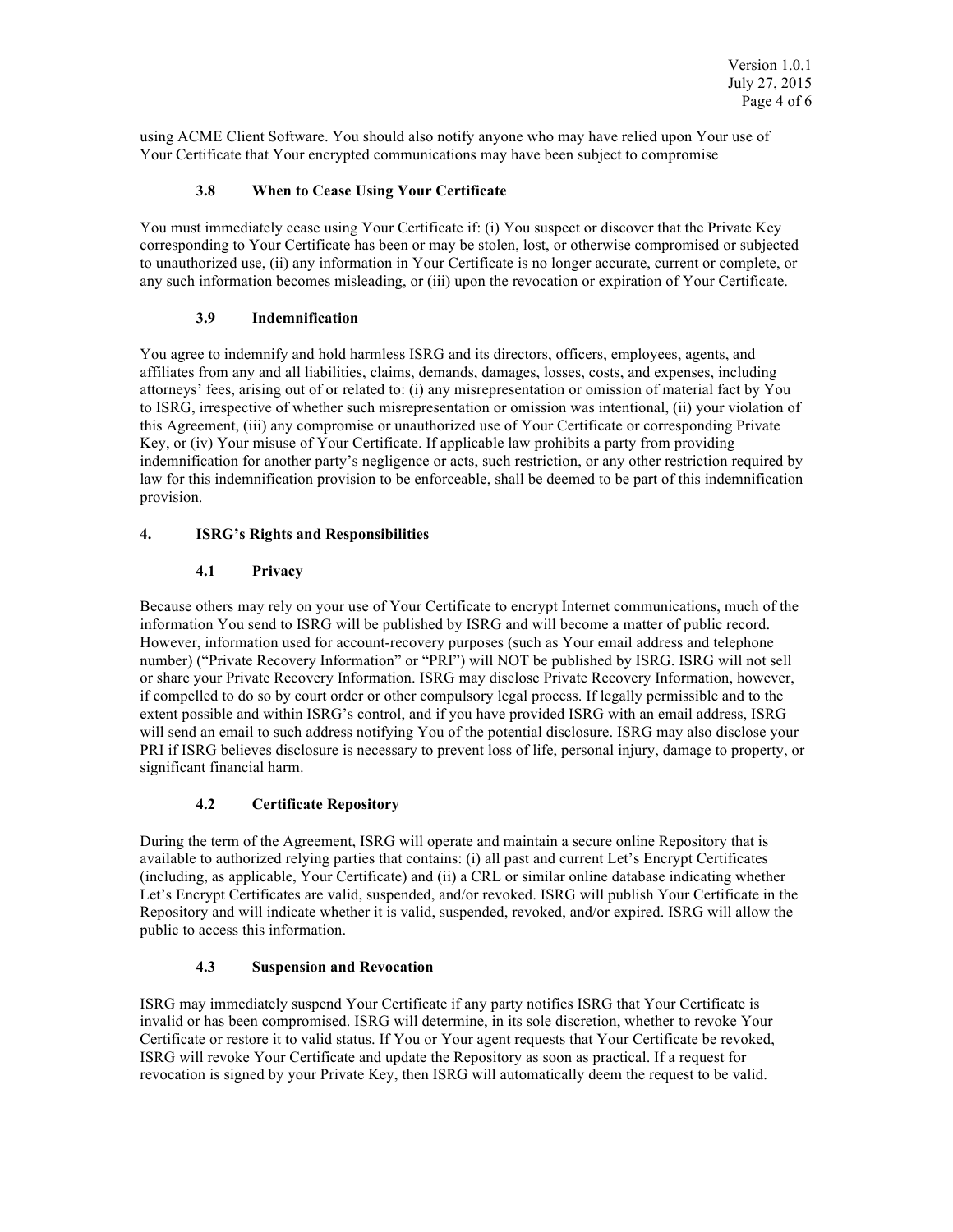ISRG may also, without advance notice, revoke Your Certificate if ISRG determines, in its sole discretion, that: (i) Your Certificate was not properly issued or was obtained through misrepresentation, concealment, or fraud; (ii) Your Certificate has become, or appears to have become, unreliable; (iii) the security of the Private Key corresponding to Your Certificate has been or may be stolen, lost, or otherwise compromised, or subject to unauthorized use; (iv) any information in Your registration with ISRG or Your request for a Let's Encrypt Certificate has changed or has become false or misleading; (v) You have violated any applicable law, agreement or other obligation; (vi) You request revocation; (vii) ISRG is legally required to revoke Your Certificate pursuant to a valid court order issued by a court of competent jurisdiction; (viii) this Agreement has terminated; or (iv) there are other reasonable and lawful grounds for revocation. ISRG will provide notice of revocation via email to the email address of record.

### **4.4 IMPORTANT DISCLAIMER OF WARRANTIES AND LIMITATION OF LIABILITY**

**LET'S ENCRYPT CERTIFICATES AND SERVICES ARE PROVIDED "AS-IS."**

**ISRG DISCLAIMS ANY AND ALL WARRANTIES OF ANY TYPE, WHETHER EXPRESS OR IMPLIED, INCLUDING AND WITHOUT LIMITATION ANY IMPLIED WARRANTY OF TITLE, NON-INFRINGEMENT, MERCHANTABILITY, OR FITNESS FOR A PARTICULAR PURPOSE, IN CONNECTION WITH ANY ISRG SERVICE OR LET'S ENCRYPT CERTIFICATE.**

**BECAUSE LET'S ENCRYPT CERTIFICATES ARE ISSUED FREE-OF-CHARGE AS A PUBLIC SERVICE, ISRG CANNOT ACCEPT ANY LIABILITY FOR ANY LOSS, HARM, CLAIM, OR ATTORNEY'S FEES IN CONNECTION WITH SUCH CERTIFICATES. ACCORDINGLY, YOU AGREE THAT ISRG WILL NOT BE LIABLE FOR ANY DAMAGES, ATTORNEY'S FEES, OR RECOVERY, REGARDLESS OF WHETHER SUCH DAMAGES ARE DIRECT, CONSEQUENTIAL, INDIRECT, INCIDENTAL, SPECIAL, EXEMPLARY, PUNITIVE, OR COMPENSATORY, EVEN IF ISRG HAS BEEN ADVISED OF THE POSSIBILITY OF SUCH DAMAGES. THIS LIMITATION ON LIABILITY APPLIES IRRESPECTIVE OF THE THEORY OF LIABILITY, I.E., WHETHER THE THEORY OF LIABILITY IS BASED UPON CONTRACT, WARRANTY, INDEMNIFICATION, CONTRIBUTION, TORT, EQUITY, STATUTE OR REGULATION, COMMON LAW, OR ANY OTHER SOURCE OF LAW, STANDARD OF CARE, CATEGORY OF CLAIM, NOTION OF FAULT OR RESPONSIBILITY, OR THEORY OF RECOVERY. THE PARTIES AGREE THAT THIS DISCLAIMER IS INTENDED TO BE CONSTRUED TO THE FULLEST EXTENT ALLOWED BY APPLICABLE LAW.**

**BY WAY OF FURTHER EXPLANATION REGARDING THE SCOPE OF THE DISCLAIMER, AND WITHOUT WAIVING OR LIMITING THE FOREGOING IN ANY WAY, ISRG DOES NOT MAKE, AND ISRG EXPRESSLY DISCLAIMS, ANY WARRANTY REGARDING ITS RIGHT TO USE ANY TECHNOLOGY, INVENTION, TECHNICAL DESIGN, PROCESS, OR BUSINESS METHOD USED IN EITHER ISSUING LET'S ENCRYPT CERTIFICATES OR PROVIDING ANY OF ISRG'S SERVICES. YOU AFFIRMATIVELY AND EXPRESSLY WAIVE THE RIGHT TO HOLD ISRG RESPONSIBLE IN ANY WAY, OR SEEK INDEMNIFICATION AGAINST ISRG, FOR ANY INFRINGEMENT OF INTELLECTUAL PROPERTY RIGHTS, INCLUDING PATENT, TRADEMARK, TRADE SECRET, OR COPYRIGHT.**

#### **5. Additional Terms**

# **5.1 Governing Law**

The parties agree that the laws of the State of California govern this Agreement, irrespective of California's choice of law and conflicts of law principles.

#### **5.2. Choice of Forum**